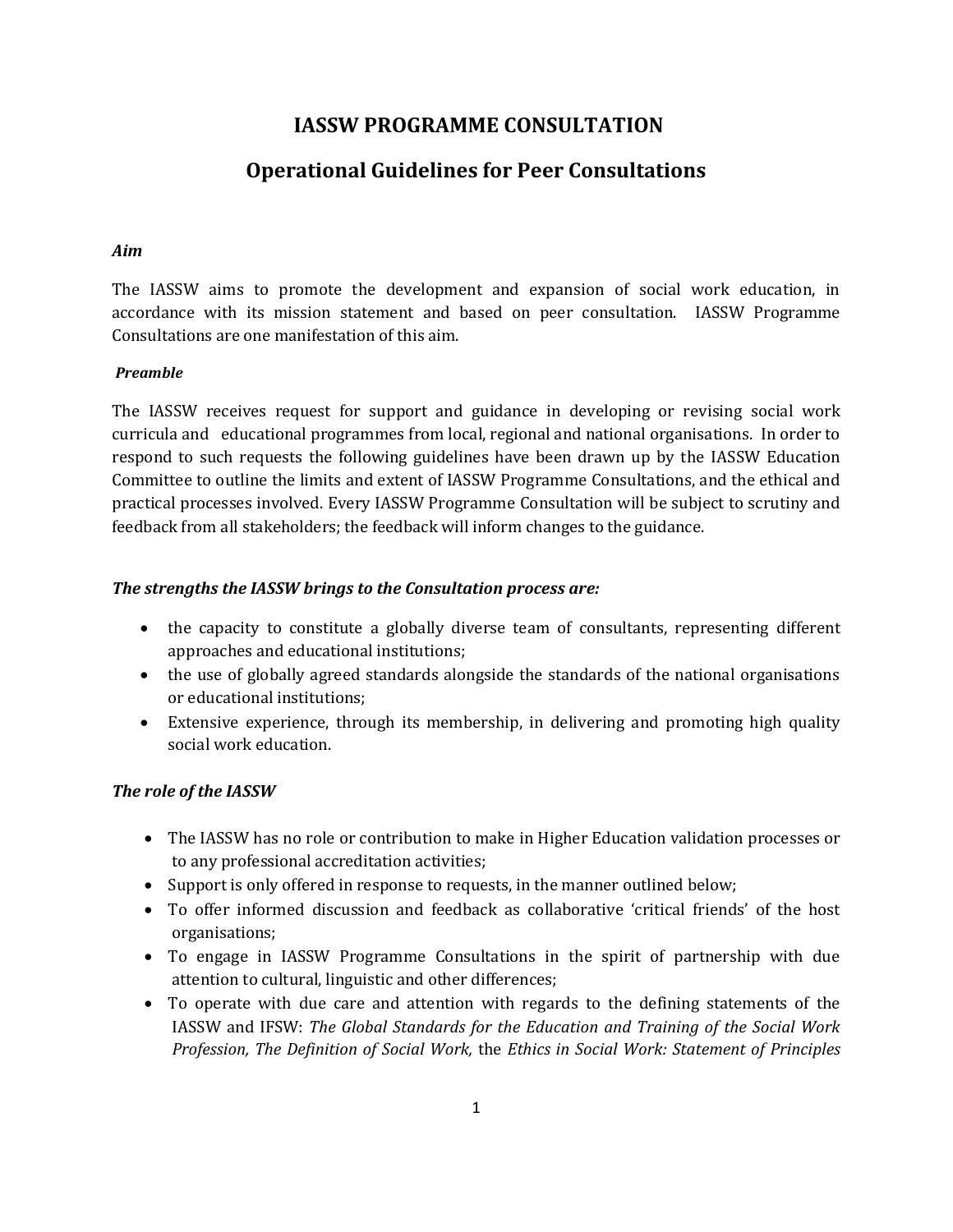and in the spirit of *The Global Agenda for Social Work and Social Development: Commitment to Action (IASSW/IFSW/ICSW 2012).*

#### *Eligibility for consideration*

- All institutional members of IASSW are eligible to apply for an IASSW Programme Consultation;
- Requests by non-members may be considered at the discretion of the IASSW President, in collaboration with the Education Committee. Non-members would be considered on condition that they join IASSW upon completion of the consultation;

## *Guiding principles for the IASSW and Schools/Organisation(s)*

Prior to the Consultation the **Applicant** will:

- o present a formal request for a IASSW Programme Consultation to the President of IASSW, outlining the reasons and aims and identifying a lead person who will take responsibility for coordinating communication with the IASSW Consultation Team;
- $\circ$  Engage in dialogue with the IASSW Consultation Team about the stakeholders for their 'Local Consultative Team' with the aim of making representation as wide as possible. Normally stakeholders would include management, teaching staff, administrators, students , field instructors, service agency representatives and where possible service users' and carers' and any others identified by the university or social work organisation;
- $\circ$  Conduct a self-assessment, through the 'Local Consultative Team', based on the *Global Standards for Education and Training of the Social Work Profession.* This selfassessment should be sent to the IASSW Consultation Team lead at least 30 days before the proposed visit along with relevant documentation.

Prior to the Consultation **IASSW** will, following acceptance of the application:

- o identify one or two persons who will take responsibility for coordinating communication between the IASSW Consultation Team and the local organisation/school;
- $\circ$  form a Consultation Team, via the Education Committee, normally consisting of at least three members;
- $\circ$  Choose members of the team to respond to the specific local and regional requirements as set out by the local organisations. The Consultation team would aim to include expertise and cultural knowledge relevant to the setting;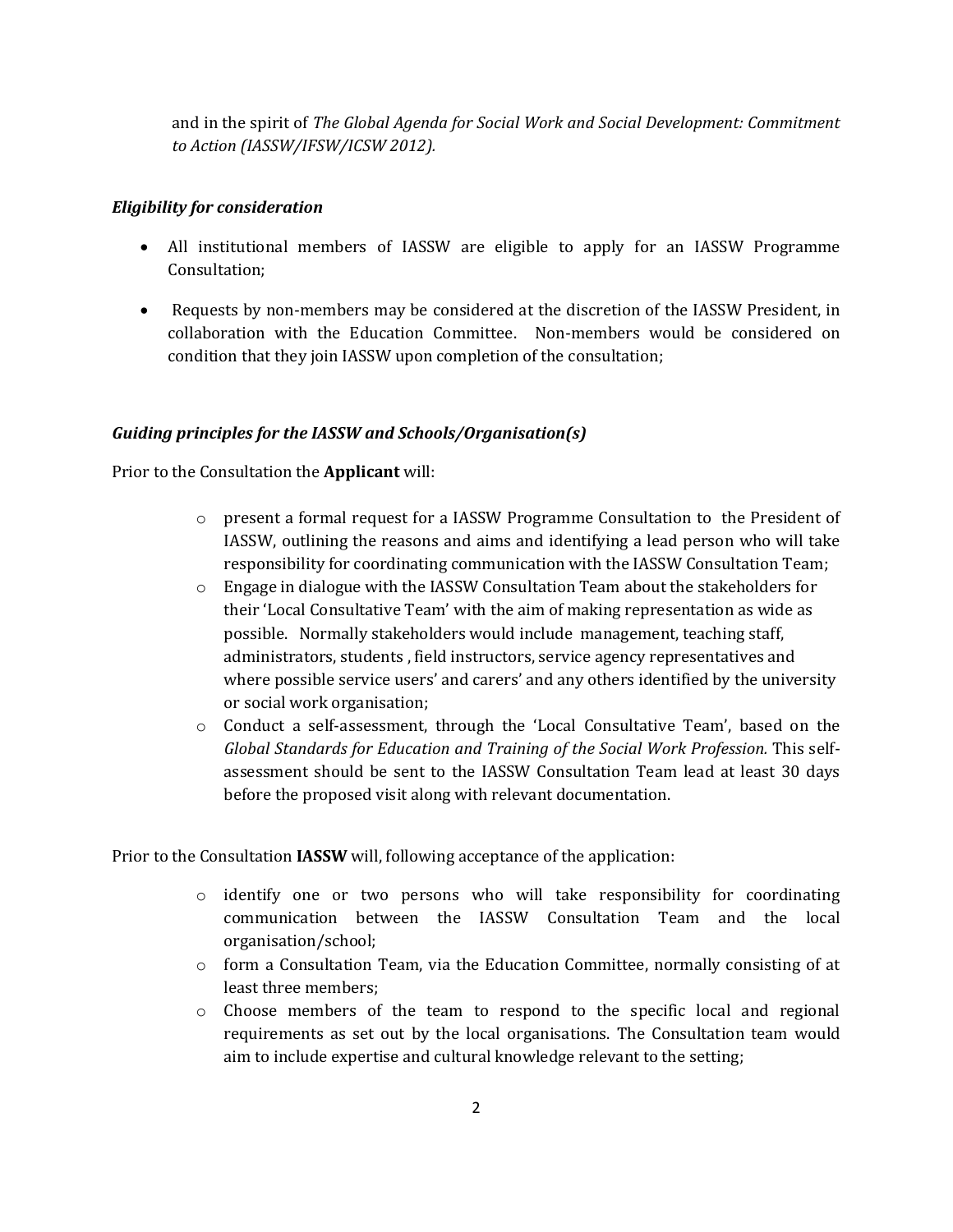- o Include at least one IASSW board member to be part of the Consultation Team. If possible, the member will have relevant cultural knowledge and expertise of the country being visited and will be selected from the same region. No more than one member will be from any one country;
- o Members of the Consultation Team will receive the self-assessment exercise 30 days before a visit in order to familiarise themselves with the existing provision, and the aims for the Consultation.

#### During the Consultation:

- o The *Global Standards for Education and Training of the Social Work Profession* will be used as the primary benchmark for conducting IASSW Consultations;
- o The 'Local Consultative Team' will lead the arrangements for the visit in order to ensure that it meets local needs. This will be done in consultation with the IASSW Consultation Team before the visit.
- o The IASSW Consultation Team will aim to empower the 'Local Consultative Team' in identifying progress and solutions towards their own stated mission and goals. This may include the provision of information drawn from other parts of the world in order to stimulate discussion towards their stated goals and to meet the *Global Standards for Education and Training* criteria;
- $\circ$  The consultation process will respect local culture and will sensitively address challenges and any conflicts between local culture and the *Global Standards for Education and Training of the Social Work* and *Ethics in Social Work: Statement of Principles;*
- o The IASSW Consultation Team will meet with all stakeholders in the 'Local Consultative Team' to ensure that the process is as participatory as possible;
- $\circ$  Towards the end of the visit all the stakeholders involved in the consultations will meet to formally review progress and future actions designed to meet the local goals and the *Global Standards for Education and Training* criteria. This will be an opportunity for agreement or dissent and will form the basis of a jointly constructed report containing information about the process of the Consultation as well as the outcomes for developing social work education locally.

After the Consultation:

- $\circ$  The IASSW lead and the 'Local Consultative Team' lead will write and exchange their reports, based on the joint review meeting. If discussion is needed this will take place before the final report is produced. The final report will consist of accounts from both parties.
- $\circ$  The conclusions of the final report will be disseminated to the Board members of the IASSW as part of the Education Committee report. Other elements of the report